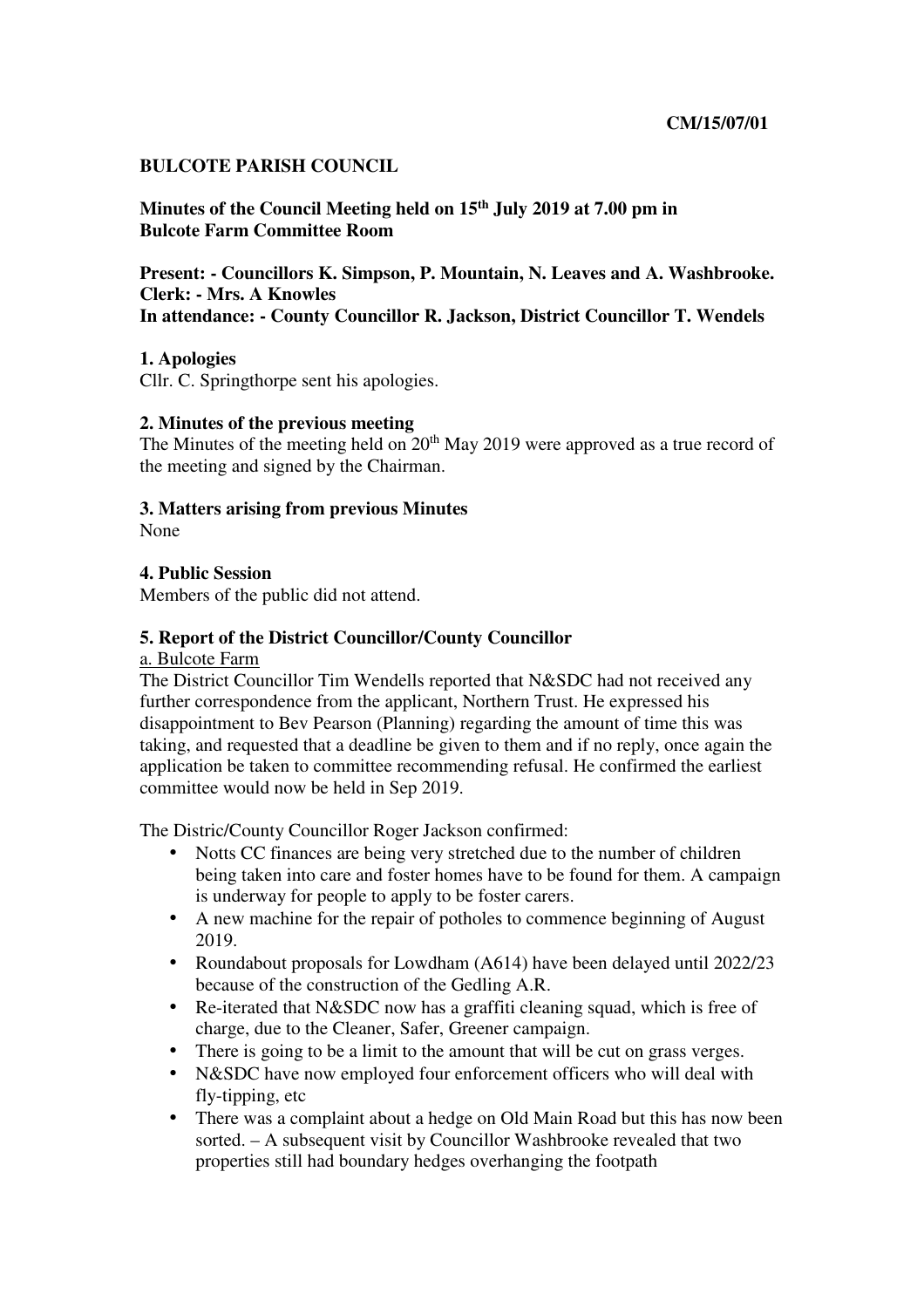• Councillor Jackson offered a fund grant of £300 towards the paving of the bench and waste bin area to avoid damage occurring to the waste bin in the future by Highways.

### **6. Highways and Footpaths**

### a. Waste Bin:

Cllr. Simpson confirmed that the waste bin at the end of The Spinney had been damaged yet again by Highways mowing the verge. Has finally received a reply from VIA - Holly Coleman (Insurance Team) who is investigating and an outcome is awaited.

Cllr Leaves suggested moving the bin or purchasing a more robust one and Cllr. Simpson suggested that paving be made surrounding the bench and bin. Cllr. Mountain to obtain a quote for this work.

### b. Neighbourhood Plan:

Cllr. Simpson confirmed that proposal has been made to protect the trees on the strip off The Ridings. N&SDC have put forward an application for a T.P.O. …. awaiting outcome.

### c. VIA:

Have proposed a 50mph speed limit on the A612 Nottingham Road between Bulcote & Lowdham. This decision has been given full support by all councillors but ideally would prefer a lower limit of 40mph. The Parish Council had been seeking a reduction to this for many years. Cllr. Mountain suggested that the new speed limit be strongly signposted. Cllr. Leaves requested mobile speed cameras when scheme is introduced.

# **7. Planning Matters Planning applications**

a. Ref: 19/01247/FUL The Manor House, Old Main Road, Bulcote, Notts Construction of a domestic tennis court with surround fencing.

After some discussion, a vote was taken: 2 for support of the proposal and 2 abstentions. The councillors felt the application did comprise and weakens part of the developing Neighbourhood Plan, being one of the key village views as stated in the Bulcote Conservation Area Report 2001. However, full support is to be given if sympathetic natural screening is provided rather than a fence. This will be noted in the comments section on the N&SDC application form which will be completed and returned by the clerk.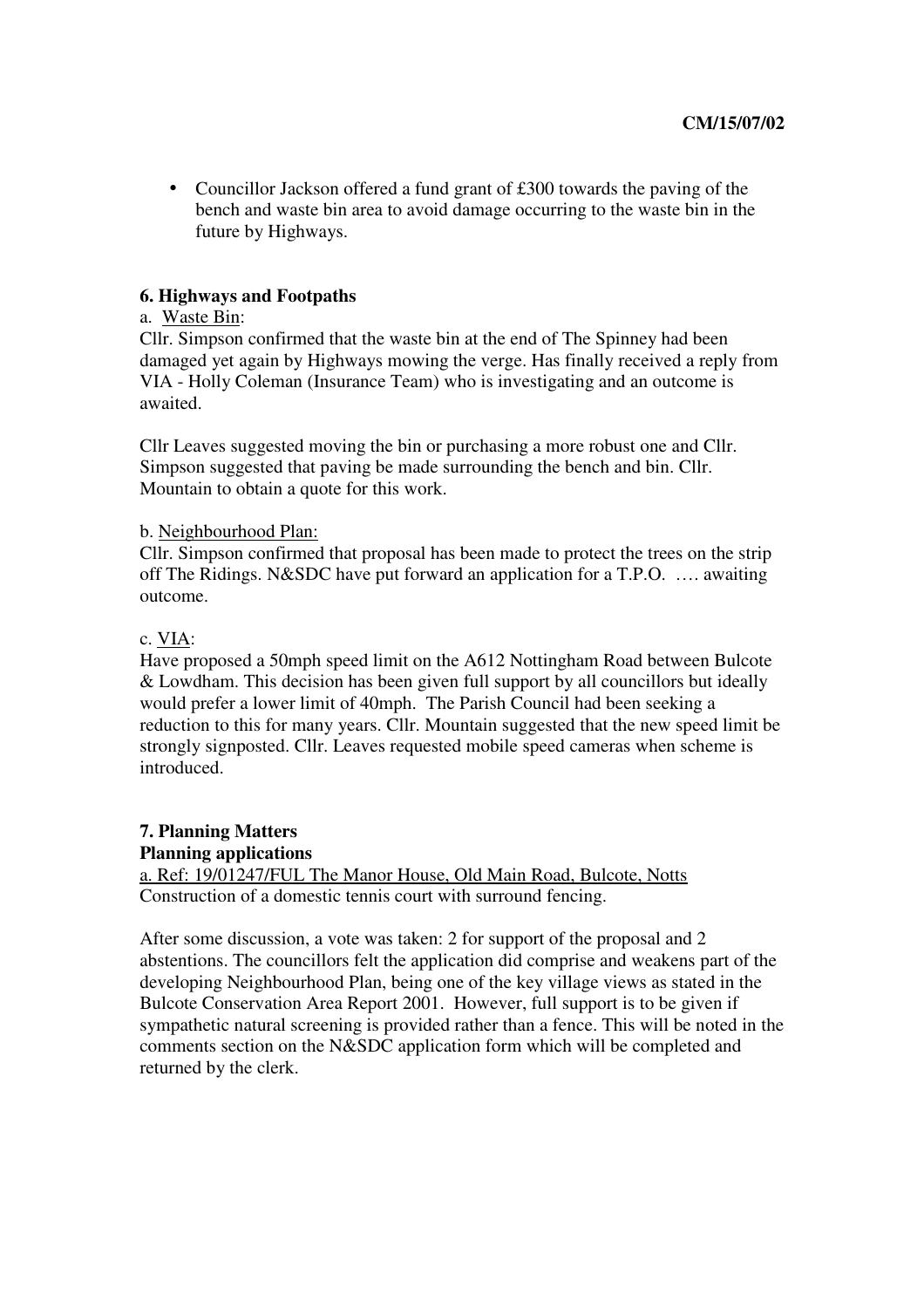## b. Bulcote Farm:

Cllr. Simpson to correspond with Bev Pearson from N&SDC about the continued delay and express disappointment on how long this is taking despite the objections from B.P.C., Historic England, Highways and Planners.

# **8. Community Matters**

## a. Neighbourhood Plan

Cllr. Leaves confirmed the consultation period has now expired. The first draft, to include any changes, will be done shortly which will then be examined by N&SDC before it goes to referendum

### b. Ropers Field & Hedges:

Cllr. Mountain confirmed the grass has been cut on Ropers Field and a new gate post fitted. However, work cannot be done on the hedges until the end of August because of the birds … matter ongoing.

Field needs weedkilling – Cllr. Mountain to obtain quote. Cllr. Simpson suggested possibly planting a wildflower meadow as previously discussed … ongoing.

## c.CIL

Cllr. Leaves asked if there was a deadline for spending with funds from a CIL donation from the Tall Trees planning application … clerk to enquire.

## **9. Finance**

| a. Bills for payment and Clerks salary |         |
|----------------------------------------|---------|
| Audit fee                              | £ 48.00 |
| Clerks expenses                        | £126.15 |
| Grass cutting                          | £100.00 |
| Insurance                              | £291.20 |
| New gate post fitted $£100.00$         |         |

Payment of the Clerk's salary for the months of April, May and June of £529.16 were approved. Bank statements from 29 March to 28<sup>th</sup> June 2019 were produced for inspection.

The clerk confirmed she was awaiting the mandate form from Cllr. Springthorpe to enable him (and Cllr. Leaves) to be signatures on the bank account which needs to be returned to the bank along with the application for On-Line banking so any payments can therefore be made immediately instead of waiting till the bi-monthly meeting for a cheque to be signed.

b. Approval of accounts for the year ended 31 March 2019 and the Annual Return, The clerk confirmed that the internal auditor had approved all accounts and signed off as required but the following recommendations had been made:

- Agendas are to be retained with the minutes, the minutes required to be initialled on all sheets
- •